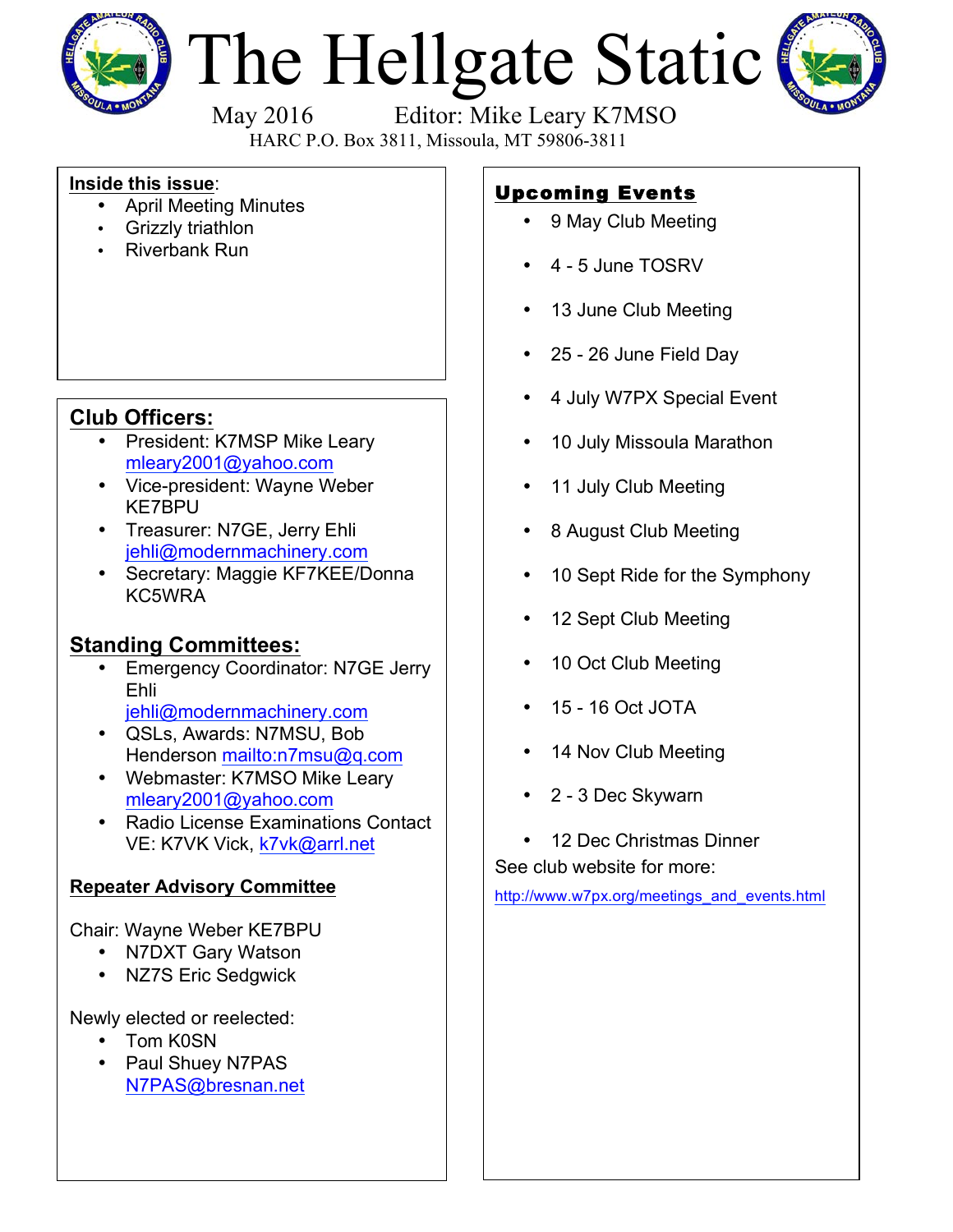#### **Hellgate Amateur Radio Club Minutes Apr 11 2016 at Fire Station #4**

Mike Leary K7MSO called the meeting to order. The following were in attendance:

Mike Leary K7MSO, Jerry Ehli N7GE, Wayne Weber KE7BPU, Paul Shuey N7PAS, Jerri Shuey N7JGS, Maggie Lough KF7KEE, Gary Duncan KG7WYQ, Larry Stipe K7GIS, Elaine Case KS7LDS, Gary Bruce K7OIJ, Tom McGinley K7QA, Bryce Nordgren AF7RQ, Bryan Gillespie KE7LJH, Dick Walton W7XT, Kent Fullerton KG7ZNG, Lynn Fullerton KG7ZNE, and guests Branden Long, John Ryan, and Brandon Brownlee.

Paul Shuey N7PAS moved approval of Mar 14 2016 Minutes as corrected. Dick Walton W7XT  $2^{nd}$ . Passed.

Jerry Ehli presented the Mar Treasurer's Report. Maggie Lough KF7KEE moved to approve Treasurer's Report. Wayne Weber KE7BPU 2<sup>nd</sup>. Passed.

Gary Bruce K7OIJ presented his proposal to repair the Beam Antenna and 40M Antenna with all parts to be donated as well as his work. He expects to have all the welding done by May meeting so it can be set up to critique.

Upcoming events: Grizzly Triathlon April 24, Riverbank Run May 7, TOSRV, Cabin for Field Day and July 4<sup>th</sup>, Missoula Marathon, Gran Fondo, JOTA

Discussion of renewal of vanity club call sign before August, including repeater call signs.

Dick Walton W7XT moved to accept as proposed the budget. Gary Watson N7DXT  $2^{nd}$ . Passed after discussion. Club is looking for a 40' crank up tower.

Club membership on an ARRL contest submission - K7MSO emailed ARRL with member list.

Net Control Operator Schedule: April 13 Paul Shuey N7PAS April 20 Jerri Shuey N7JGS April 27 Kent Fullerton KG7ZNG May 4 Dick Walton W7XT

Program: HT/Mobile Training/Testing

A discussion was held to reimburse Paul Shuey N7PAS for cable for projector he bought for club. Bryan Gillespie KE7LJH moved to approve the reimbursement. Eric Sedgwick NZ7S 2<sup>nd</sup>. Passed.

Next Club meeting: Mayl 9 – Dick Walton W7XT program on Ham Radio, Raspberry Pi, ArDuino, and doCircuits

Maggie Lough KF7KEE moved to adjourn, Paul Shuey N7PAS 2<sup>nd</sup>. Passed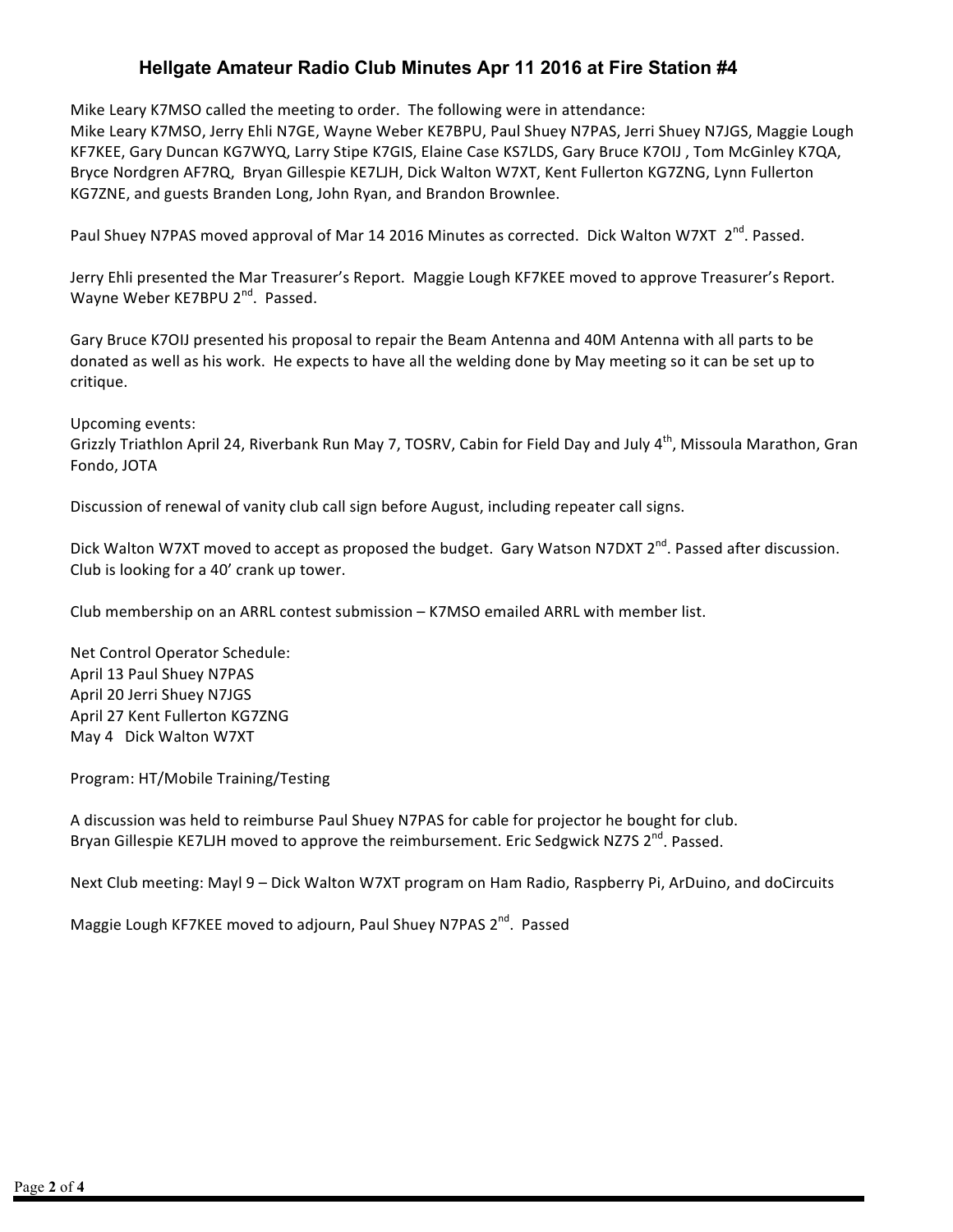## **Grizzly Triathlon 2016**

HARC volunteers enjoyed another great day helping with the 2016 Grizzly Triathlon. Jerry N7GE and Mike K7MSO were net control. As usual, the transition area where racers exit the pool and mount and dismount their bikes, then run proved to be pretty hectic, with more than one near bicycle collision or thudding spill onto the asphalt. Next the race went past Bryce AF7RQ, who was stationed on the north end of the Van Buran street footbridge near a dangerous dogleg turn that can cause some bicycle accidents. Larry K7GIS was in the East Gate Shopping Center Parking lot where the race turned East on Highway 10. He witnessed one nasty bike spill on the ran-slicked corner that resulted in EMT attention at the transition area. Gary KG7WYQ was at the turnaround point near the intersection of highways 10 and 200. David KB1BED was stationed way up Kim Williams Trail at the turnaround point for the run part of the race. Afterwards the HARC volunteers swapped stories at the 5 Guys restaurant.



Jerry N7GE and Mike K7MSO staying dry at net Control